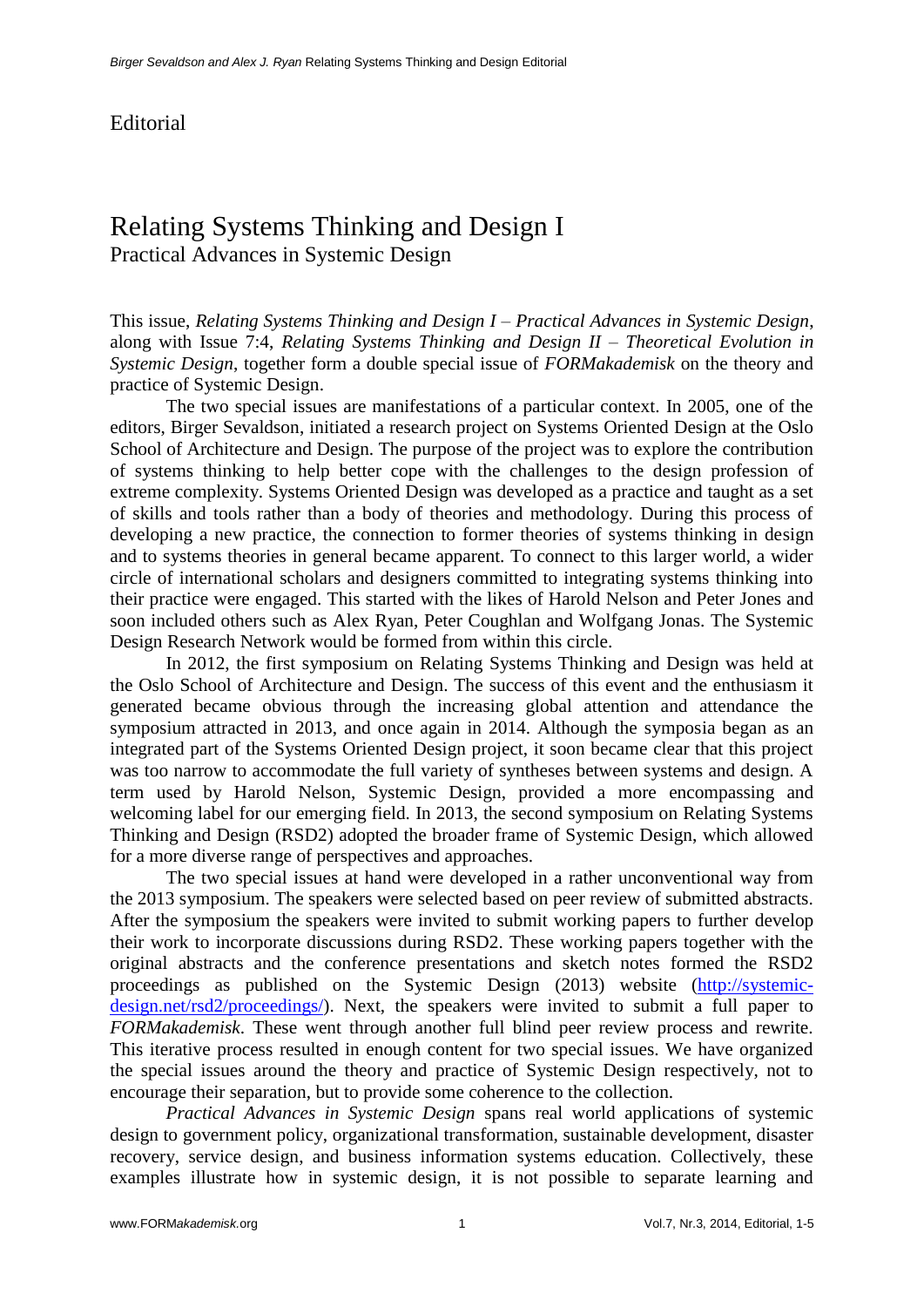education from systems intervention, product design from the services, ecosystems, and cultural contexts they are embedded within, or economic interests from environmental and social goals. Rather than decomposing complex problematiques into simpler components viewed through narrow disciplinary lenses in isolation, the systemic designer must hold all of this complexity in view. This pushes the limits of individuals to cope with cognitive complexity and of teams to cope with social complexity. Yet when the tools of systemic design are employed to embrace more of the complexity, the payoff is often breakthrough innovations with a capacity for transformation at the organizational and societal scales.

### **Reviewing the Contents of the Issue**

*Jonathan Veale* documents an application of systemic design to anticipate the range of possible futures for social licence and engagement for the Government of Alberta towards 2042. Completed in one year by eight core team members and engaging over 100 participants from across the government, the project is notable for its scale and novel application of systemic design from within the architecture of government. The case study is used by the author to reflect on the role of the systemic designer within government seeking to effect systemic change. Systemic design adds value to government policy development processes through an increased awareness of user needs, reduced unintended consequences, and more holistic decisions. Yet the civil servant designer, who often introduces innovative and radical ideas within the bureaucracy, the must continually mediate tensions between the government's culture and a culture of systemic design. Veale identifies the capabilities and qualities required of a civil servant systemic designer to navigate this often treacherous territory. He also conceives of government systemic design as a system, mapping the inputs, activities and outputs needed to develop a systemic design capability within government.

*Alex Ryan and Mark Leung* present a comparative analysis between another case study from within the Government of Alberta to integrate the system for natural resources and environmental management, and a procurement system redesign challenge within the University of Toronto. The case studies both integrate systems thinking and design thinking to understand and then intervene in large scale management systems. Both led to successful outcomes that significantly reframed the way that their clients were approaching their challenges. However, the two methodologies were developed independently, and integrated systems thinking and design thinking in different ways. The comparison identifies key features that both methodologies share: a holistic view of the challenge that triggers reframing; encouraging unconventional paths to goals, as well as questioning the goals themselves; embracing complexity to find opportunities for profound simplicity; and surfacing worldviews and mental models of users and stakeholders. Differences between the methodologies are used to inform improvements to both approaches that may lead to a more balanced synthesis of systems thinking and design. Both case studies support the hypothesis that the strengths of systems thinking and design thinking are highly complementary, and when combined, systemic design can be qualitatively more powerful than either component applied in isolation.

The lack of access to electricity in developing nations leads to poor health, environmental, and economic outcomes. A transition from centralized and non-renewable fossil fuels to distributed renewable energies has the potential to reduce environmental impacts while increasing social equity and inclusion. *Carlo Vezzoli, Emanuela Delfino, and Lorraine Ambole* bring the creative and generative impulse of design to bear on this challenge at the level of product-service system (PSS) design. PSS is about innovation of the entire system, through an integrated mix of products and services to satisfy a particular customer's demand. At this level, innovation often occurs by reconfiguring stakeholder interaction networks. The authors provide examples from Brazil and Tanzania of how for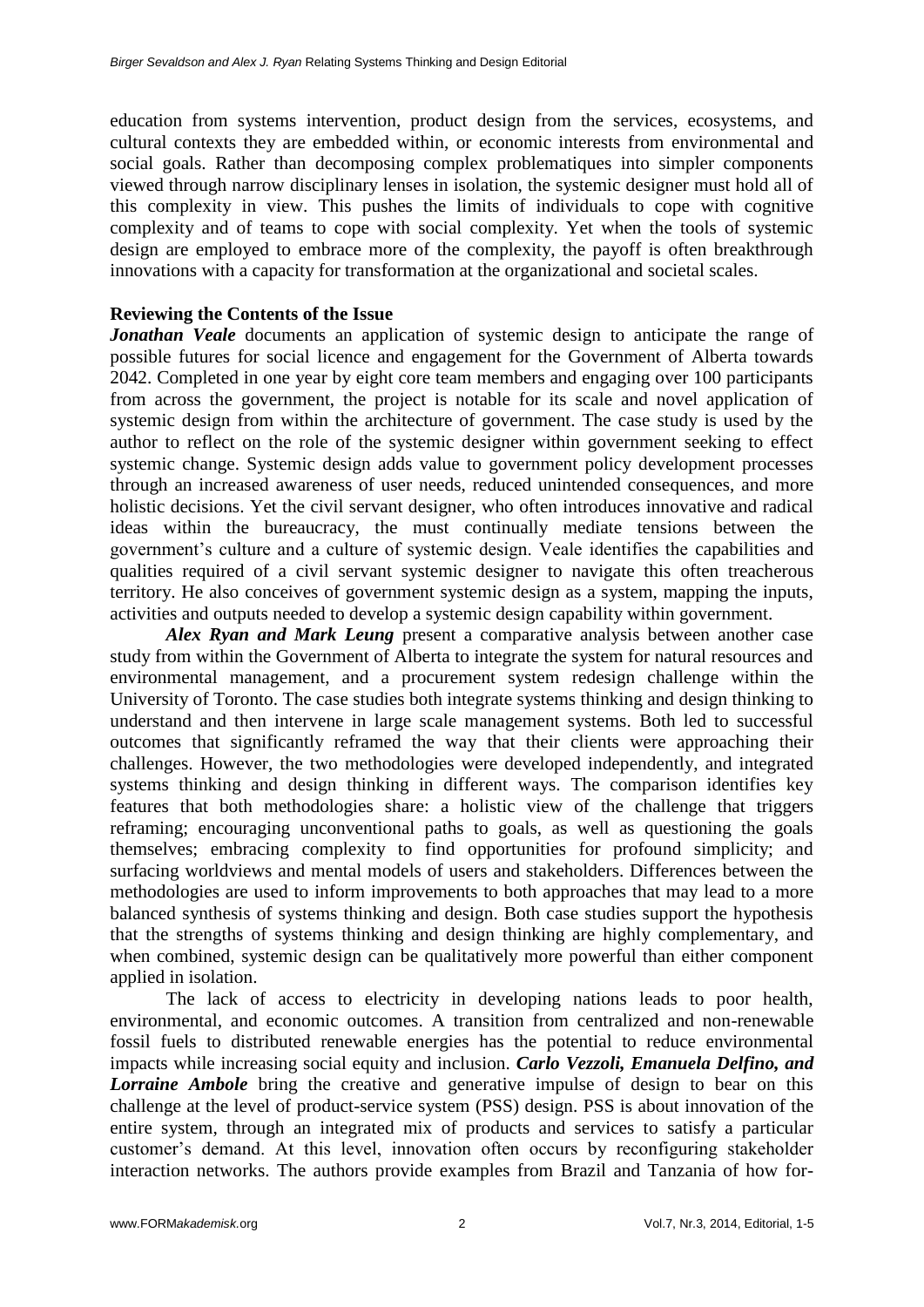profit companies can offer solar power as a service from as low as \$1.20 per week. Providing solar power as a service rather than a product simplifies and de-risks the purchasing process (which increases accessibility), creates opportunities for entrepreneurship and local employment, and promotes renewable energy sources. In South Africa, the Sunride sustainable mobility system pilot demonstrates how solar, electric, and human powered vehicles can be made available as a service on a pay per move basis, which again increases accessibility and reconfigures economic incentives to encourage reduced environmental impact. The authors' Method for System Design for Sustainability toolkit is illustrated throughout the paper and also shared online.

*Ana Santos and Linda Wauben* examine the challenges of healthcare provision in developing countries under the conditions of emergency relief. During disasters and emergencies, medical equipment designed for one context is transferred to a very different context to meet an urgent short term need. After the disaster recovery operation, the equipment is often donated to local entities, yet half of this equipment lies idle and can result in threats to safety and performance. This is a systemic issue because short term action motivated by good intentions can lead to unintended harm and misallocation of scarce resources. Using a multilevel design model, Santos and Wauben examine the producttechnology design challenge in the context of product-service, socio-technical, and societal levels of design. This layered approach to socio-technical systems design enables the authors to diagnose the issue in a deep way. It also provides a basis for prescribing an integration of systems thinking, product service systems, and human factors and ergonomics to overcome some of the current barriers to effective medical equipment transfer. This demonstrates how systems thinking can broaden the aperture to identify high-leverage design interventions beyond the scope of traditional product innovation.

Globally, industrialized economies have experienced a shift from products to services, while the service sector is also key to growth in developing countries. This broader transformation has been reflected in the migration or expansion of many design firms from product to service design. Whereas product design has often been framed as a form of problem solving, *Liliana Rodriguez and Carlos Peralta* argue that service design is better conceived of as a form of systems thinking to cope with complexity, fuzziness, unpredictability, and pluralistic stakeholder values. This paper presents the results of semistructured interviews with designers from five consultancies that have made the shift from product to service design. Interviewees regarded service design as more complex and dynamic than product design, leading to an expansion in the scope of their profession and a changing role relative to users and stakeholders. However, rather than viewing systems thinking as replacing problem solving, it was seen as a complement to design as problem solving. Other competencies, such as research skills and collaborative skills, were also seen as important to successfully navigating the shift from product to service design.

*Andrea Resmini and Bertil Carlsson* share their experience in curriculum design for two Masters courses at the Jönköping International Business School that together introduce the idea that managing, designing, and innovating business information systems is a systemic activity. Their courses depart significantly from traditional Masters courses, in the structure of the classes, the evaluation framework used to grade student performance, the selection of course readings, and the emphasis on experiential team learning. Students were required to select and frame their major group project from five large-scale problematic situations: public transportation systems, healthcare information systems, cross-border public services, multiagent systems and social networks, educational solutions for children in primary school, and ambient or pervasive systems. They were then introduced to a number of tools and methods from systems thinking and design thinking, but no single approach was mandated in working towards the deliverables. Students were encouraged to make mistakes and to fail along the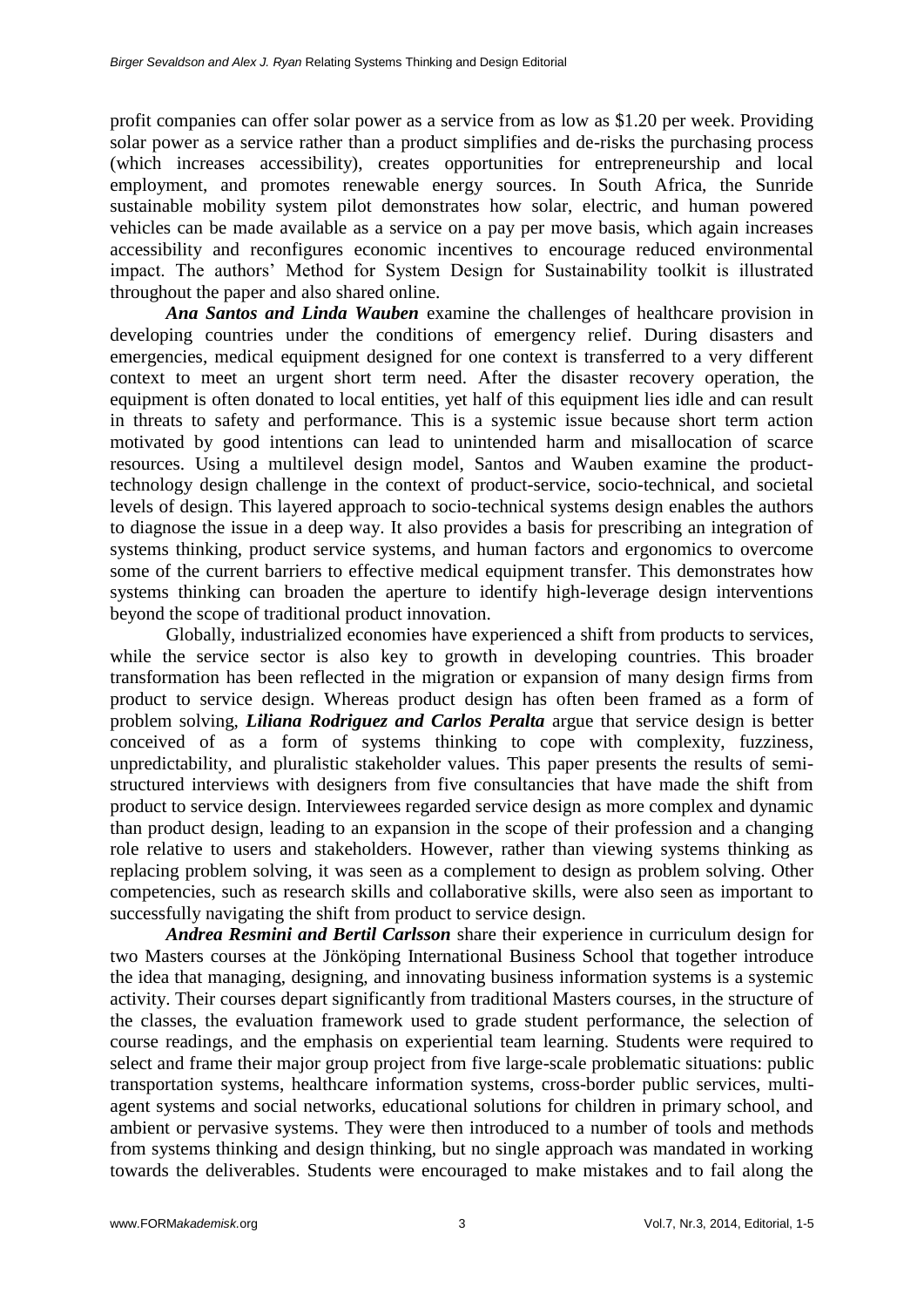way, with final course scores a reflection of their individual journey of learning. The open and fuzzy nature of the course design caused some students to feel insecure and express concerns on how they could be assessed fairly. However, a majority of students appreciated the liberating course design and its relevance to messy real-world challenges. Resmini and Carlsson's experience demonstrates the need for and the potential of redesigning some of the fundamental structures of tertiary education in order to teach systemic design in a way that is more consistent with its theory and practice.

*Gordon Rowland* documents twenty years of teaching and researching systemic design in the Communication Management and Design program at Ithaca College at the undergraduate level. Two courses, Systems Thinking and Design and Critical Issues in Organizations act as bookends that integrate the program and connect communication with broader societal and organizational concerns. Rowland offers deep insights into how to integrate systems thinking and design through experiential learning and reflective practice, presenting a model that flips conventional instructional design pedagogy on its head. In this article, the structure of each course is articulated and then rationalized by Rowland's personal research journey into systems theory and design. He presents a model for how to integrate design-AND-research to address increasingly complex problems, and develops the Enhanced Design Inquiry System (EDISYS), which provides a framework for students in the Critical Issues course to initiate team-based, intertwined design-AND-research inquiry. Rowland's experiences demonstrate that systemic design can be made accessible to and applied within undergraduate education to engage complex, real-world issues.

*Manuela Aguirre Ulloa* reviews *Design for Care: Innovating Healthcare Experience* by Peter Jones (who is editor of Issue 7:4). Ulloa notes the timely publication of this work, as unsustainable provider-centred healthcare systems around the world are facing major redesigns. In such a massive and fragmented sector, *Design for Care* is unique in crossing and connecting scales and continua of care, from the macro view (policy innovation) to the micro level (care experiences). Ulloa explains how Jones uses an empathic user story to connect interventions at multiple scales, showing how systemic design complements service design. As a designer, Ulloa recommends *Design for Care* for providing the reader with a systemic mindset, along with theories, case studies, methods and approaches for research and practice in the healthcare environment.

The intention of the Systemic Design Research Network, the Relating Systems Thinking and Design Symposia, and these two special issues is to maintain attention to design even as we integrate the systems idea. Behind this lies the observation that systems thinking, in spite of its great pioneers like Alexander, Ackoff, Banathy, Churchman, Glanville and others, never achieved a permanent place in the theories or practices of designing. Possible explanations for this are many, but perhaps previous generations of systems approaches have appeared to be too difficult, too technical, too abstract, and too often when adopted whole they came at the cost of abandoning a designerly way of going about things. We believe that this designerly way is well-suited as a working mode and practice to deal with very complex issues and relationships. The failure of the earlier attempts might have come to a large degree of the failure to integrate systems thinking properly with design thinking and design practice. When systems thinking is not just grafted onto design processes, but truly integrated into design, we expect the potential of this union may finally be realized.

Oslo/ Alberta, December 2014 *Birger Sevaldson and Alex J. Ryan* Special Issue Editors